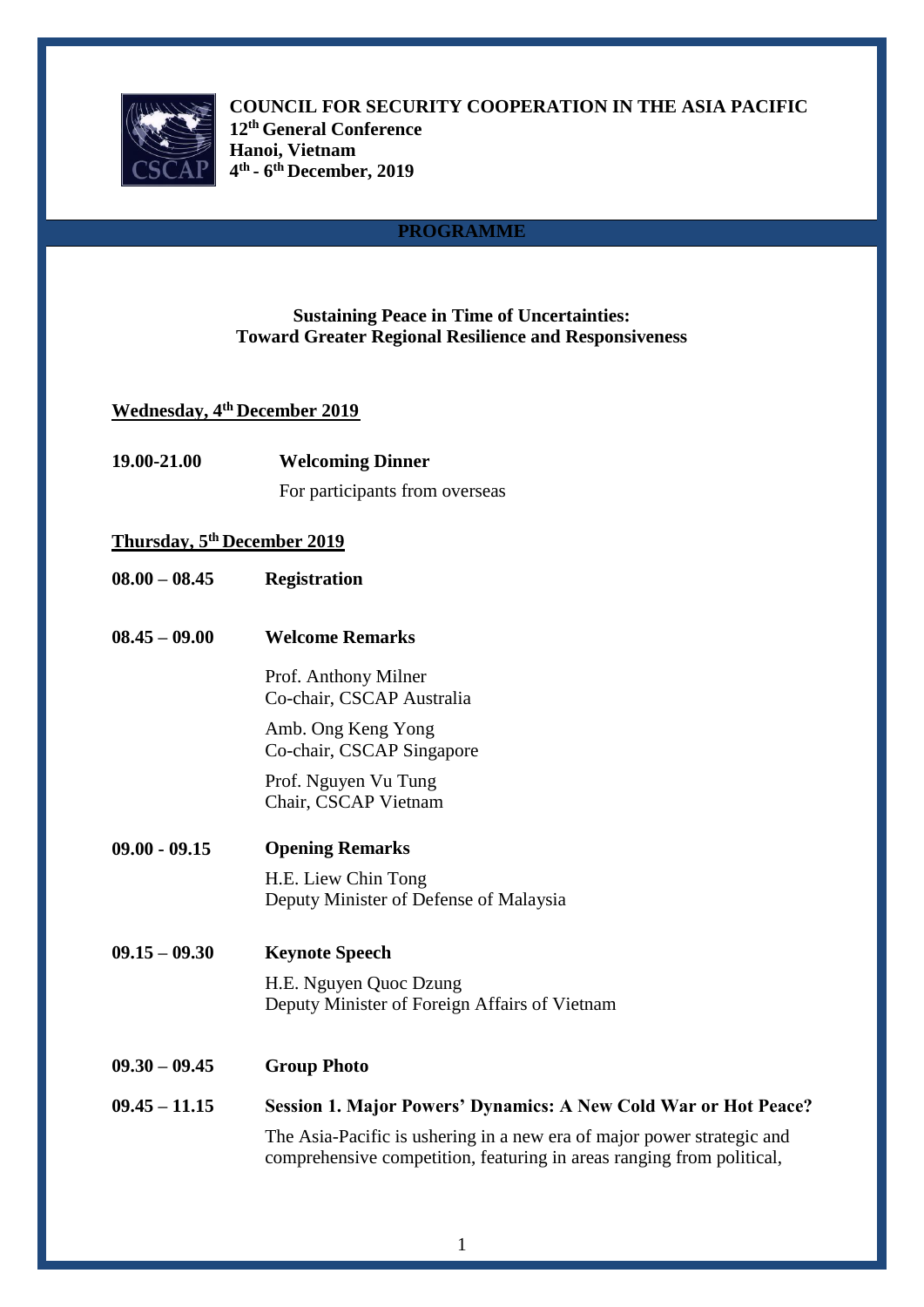military to economic, technological and others. There have been claims of "the return of bipolarity" in Asia, and even Cold War of a new version. Meanwhile, globalization and economic interdependence continue to make confrontation increasingly unaffordable to countries, whether big or small. This session provides insights into the contemporary great power dynamics, specifically the debates on whether the current situation is a new cold war or hot peace. It inquires into the question of where the current great powers dynamics is heading to? What the implications for regional peace and security are? And what the likely consequent scenarios of the global and regional orders are?

| Moderator: | Mr. Ric Smith<br>Co-Chair, CSCAP Australia<br>Australia                                                                      |
|------------|------------------------------------------------------------------------------------------------------------------------------|
| Speaker 1: | Dr. Li Li<br>Tsinghua University<br>China                                                                                    |
| Speaker 2: | Dr. Alice Ekman<br>Senior Asia Analyst<br>European Union Institute for Security Studies<br><b>CSCAP EU Coordinator</b><br>EU |
| Speaker 3: | Dr. Victor Sumsky<br>Director, ASEAN Centre in MGIMO University<br>Russia                                                    |
| Speaker 4: | Mr. Ralph Cossa<br>President Emeritus, Pacific Forum, US CSCAP<br>USA                                                        |

**11.15 – 11.30** Coffee Break

### **11.30 – 12.50 Session 2. ASEAN's Cohesiveness and Responsiveness in a Changing Regional Landscape**

ASEAN has been witnessing unprecedented developments in parts of the Indo-Pacific region that marked a turning point in current regional trajectory. Among other things, trade tensions, unresolved flashpoints and the rising political contestation in ASEAN's domestic and regional landscapes continue to cast uncertainties over short-to-medium-term outlooks, and carry policy implications for the whole region as well as each of the individual member countries. Particularly, amid increasing major power competition, ASEAN is facing with more divisive challenges. What is optimistic is that against this backdrop, ASEAN remains steadfast and determined in promoting regional peace, security, and prosperity, and in collectively addressing common challenges. How can ASEAN adapt to a changing regional landscape? What are the challenges and opportunities to ASEAN's unity and centrality? What can ASEAN members and external partners do to foster a cohesive, responsive and transformative ASEAN? This session will look for answers to these questions.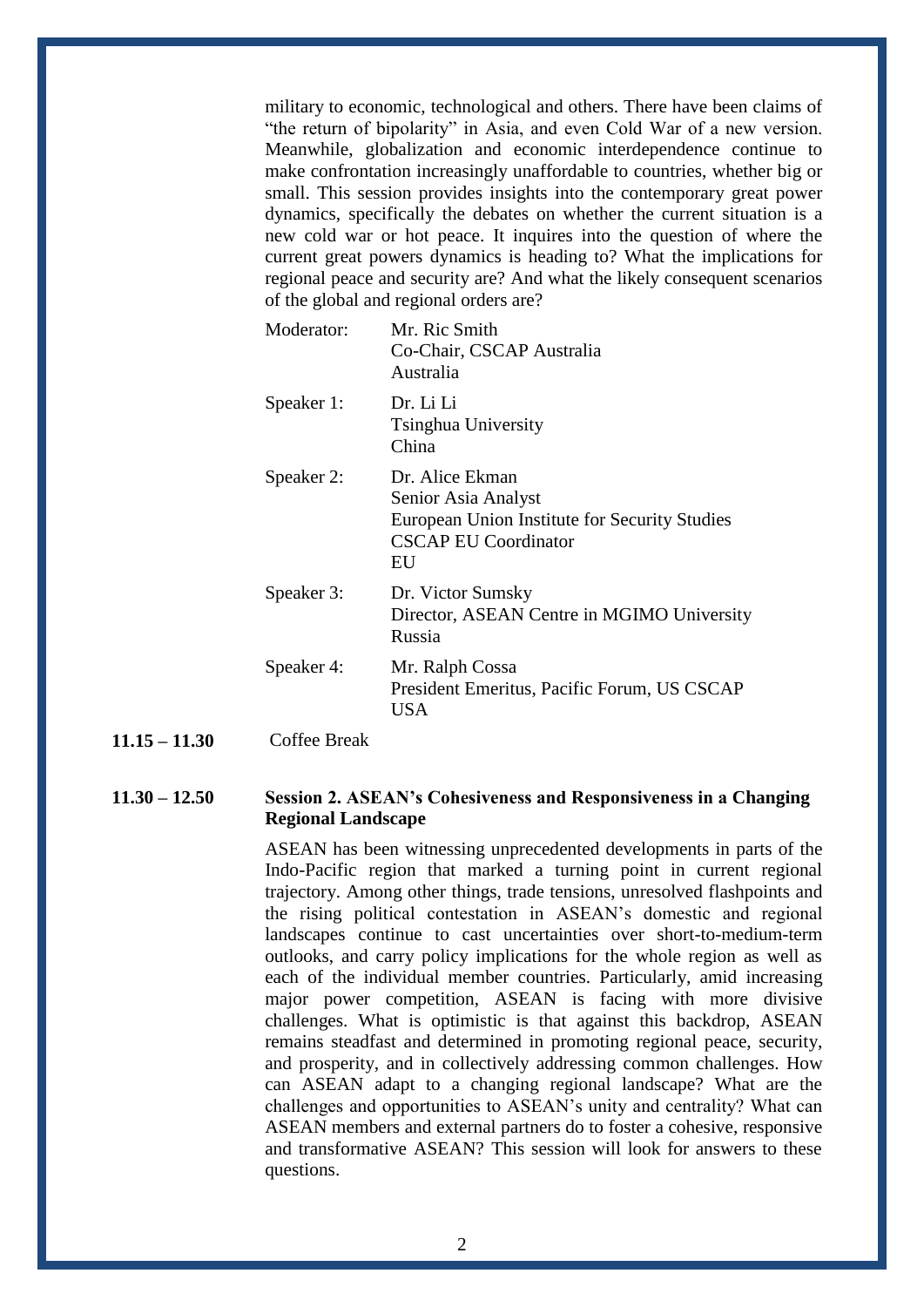| Moderator: | Dr. Tan Sri Rastam Mohd Isa<br><b>Chairman and Chief Executive</b><br>Institute of Strategic and International Studies (ISIS)<br>Malaysia                |
|------------|----------------------------------------------------------------------------------------------------------------------------------------------------------|
| Speaker 1: | Amb. Delia Albert<br>Former Secretary of Foreign Affairs of the Philippines<br>Philippines                                                               |
| Speaker 2: | Prof. Simon Tay<br>Chairman<br>Singapore Institute of International Affairs<br>Singapore                                                                 |
| Speaker 3: | Dr. Thitinan Pongsudhirak<br><b>Executive Director</b><br>Institute of Security and International Studies (ISIS)<br>Chulalongkorn University<br>Thailand |
| Speaker 4: | Amb. Pham Quang Vinh<br>Senior Advisor, Diplomatic Academy of Vietnam<br>Vietnam                                                                         |

## **12.50 – 14.00** Lunch

# **14.00 – 15.30 Session 3. Maritime Security in Indo-Pacific: Opportunities for Cooperation**

Maritime security in the region is not only about states fighting for their own sovereignty, rights and interests. There are many areas requiring strong determination of regional governments for cooperation, such as maritime environment protection, maritime safety, and fishery resources management. More importantly, it is about question of peace, stability and security for the region. How can regional countries foster good order at sea against the context of existing complicated maritime disputes? What are challenges and opportunities for maritime security cooperation in Indo-Pacific? What areas should be given high priority and how would these prioritized cooperation areas be implemented? Why are non-state actors important in fostering cooperation in the region?

| Moderator: | Dr. Philips J. Vermonte<br><b>Executive Director</b>                                                               |
|------------|--------------------------------------------------------------------------------------------------------------------|
|            | Centre for Strategic and International Studies<br>Indonesia                                                        |
| Speaker 1: | Dr. Jagannath Panda<br>East Asia Centre<br>Institute for Defense Studies and Analyses (IDSA)<br>India              |
| Speaker 2: | Dr. Jeffrey Ordaniel<br>Institute of International Strategy<br>Tokyo International University (TIU)<br>Philippines |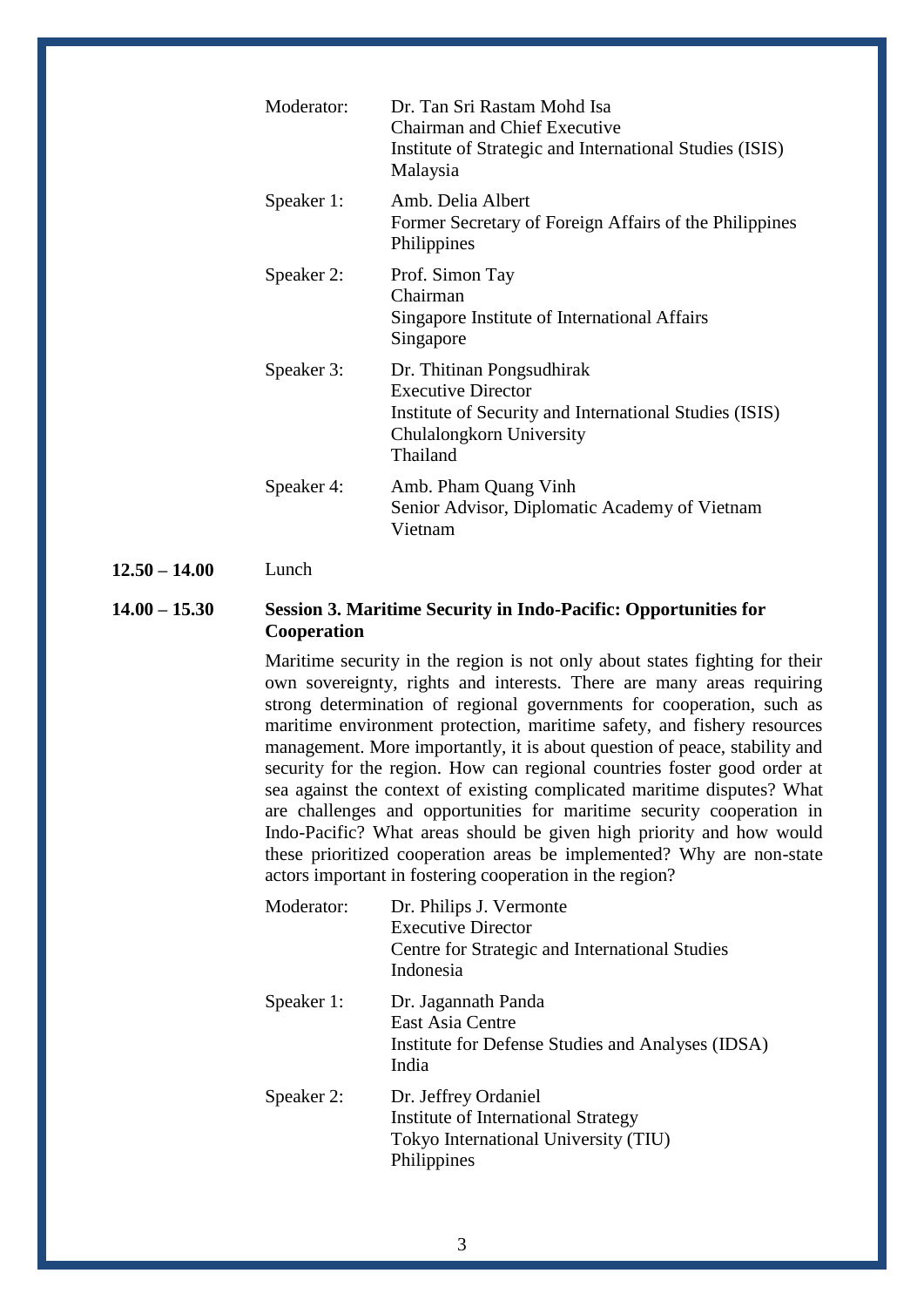| Speaker 3: | Prof. Ken Jimbo<br>Professor, Keio University<br>Japan                             |
|------------|------------------------------------------------------------------------------------|
| Speaker 4: | Mr. Robert P. Girrier<br>Rear Admiral (ret.)<br>President, Pacific Forum<br>I IS A |

#### **15.30 – 15.45** Coffee Break

#### **15.45 – 17.15 Session 4. Technological Revolution: Regional Security Implications**

Technological revolution is proved to be one outstanding feature defining international relations in the coming decades. Advancement in communication technologies has facilitated globalization and regional integration, but at the same time caused states' concerns about their security vulnerabilities. How will tech-firms and governments assure that their infrastructures and devices are not designed to gather information? Will the world face with a deep technological division? Will states have to take side in this regard? How will state-citizen relations be in the context of technological revolution?

| Moderator: | Dr. Aileen San Pablo - Baviera<br>President, Asia Pacific Pathways to Progress<br>Philippines                  |
|------------|----------------------------------------------------------------------------------------------------------------|
| Speaker 1: | Dr. Gustav Lindstrom<br>Director, European Union Institute for Security Studies<br><b>CSCAP EU Chair</b><br>EU |
| Speaker 2: | Amb. and Prof. Choi Sung-joo<br>Ban Ki-moon Foundation and Korea University<br>Republic of Korea               |
| Speaker 3: | Ms. Zoe Stanley-Lockman<br>S. Rajaratnam School of International Studies (RSIS)<br>Singapore                   |

**18.30 – 20.00** Dinner

### **Friday, 6th December 2019**

#### **09.00 – 10.30 Session 5. Whither Multilateralism?**

Multilateralism has long been of strategic importance to global, regional and national security and prosperity. However, views have recently been raised about a recess of multilateralism, mainly due to decreasing commitment of and competition among key players in existing multilateral mechanisms. The role of multilateral mechanisms and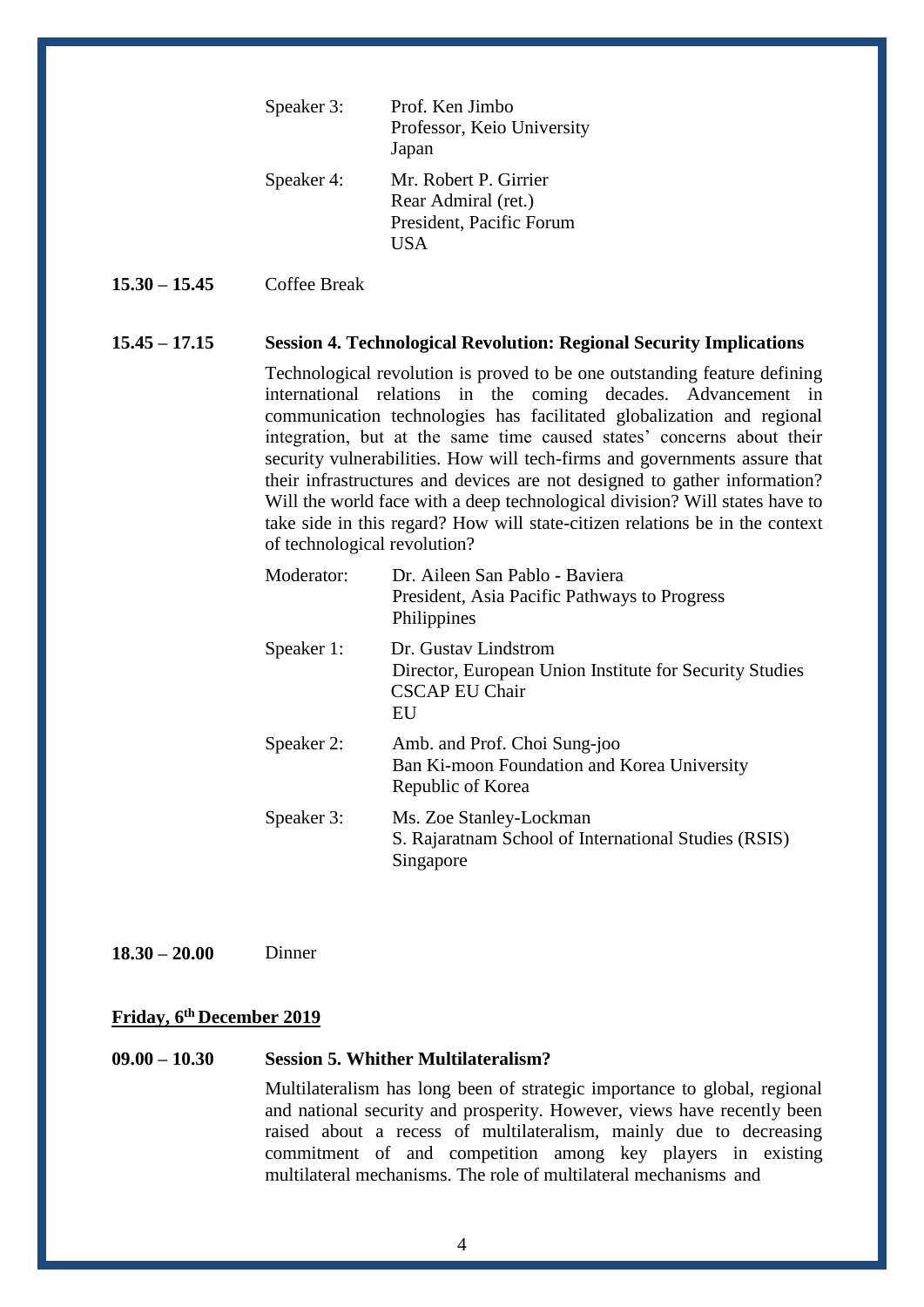international law is being questioned. Do these trends signal an end of multilateralism? Or was it just alarming of an urgent need to restructure and reform international mechanisms? What can be done to strengthen global governance and role of international law?

| Moderator: | Dr. David Capie<br>Director, Centre for Strategic Studies<br>Victoria University of Wellington<br>New Zealand                                                                 |
|------------|-------------------------------------------------------------------------------------------------------------------------------------------------------------------------------|
| Speaker 1: | Prof. Sven Biscop<br>Ghent Institute for International Studies (GIIS)<br><b>Ghent University</b><br>Belgium                                                                   |
| Speaker 2: | Amb. Pou Sothirak<br>Executive Director, Institute for Cooperation and Peace<br>Cambodia                                                                                      |
| Speaker 3: | Prof. Wang Dong<br>Deputy Director<br><b>Office for Humanities and Social Sciences</b><br>Peking University<br>China                                                          |
| Speaker 4: | Dr. Pradumna B. Rana<br><b>Visiting Associate Professor</b><br><b>Centre for Multilateralism Studies</b><br>S. Rajaratnam School of International Studies (RSIS)<br>Singapore |

**10.30 – 10.45** Coffee Break

# **10.45 – 12.15 Session 6. Reflection on the Future: Rules-Based vs Power-Based Order**

Rules-based order has been one of the most popular terms in international relations in recent years. Ironically, there has been no agreement so far on what it is meant by rules-based order. International relations of the Indo-Pacific are in many ways still influenced by power politics. The 2019 ASEAN Outlook on the Indo-Pacific is an example attempt to create a regional understanding of rules-based order. How is this Outlook perceived by the US, China, and other extra-regional powers? Will international relations and regional order be a rules-based or power-based one? What rules and whose order would define regional affairs in the future?

| Moderator: | Dr. Suchit Bunbongkarn<br>Professor Emeritus, Faculty of Political Science<br>Chulalongkorn University<br>Thailand |
|------------|--------------------------------------------------------------------------------------------------------------------|
| Speaker 1: | Dr. Donald Greenlees<br>Senior Advisor, Asialink<br>Australia                                                      |